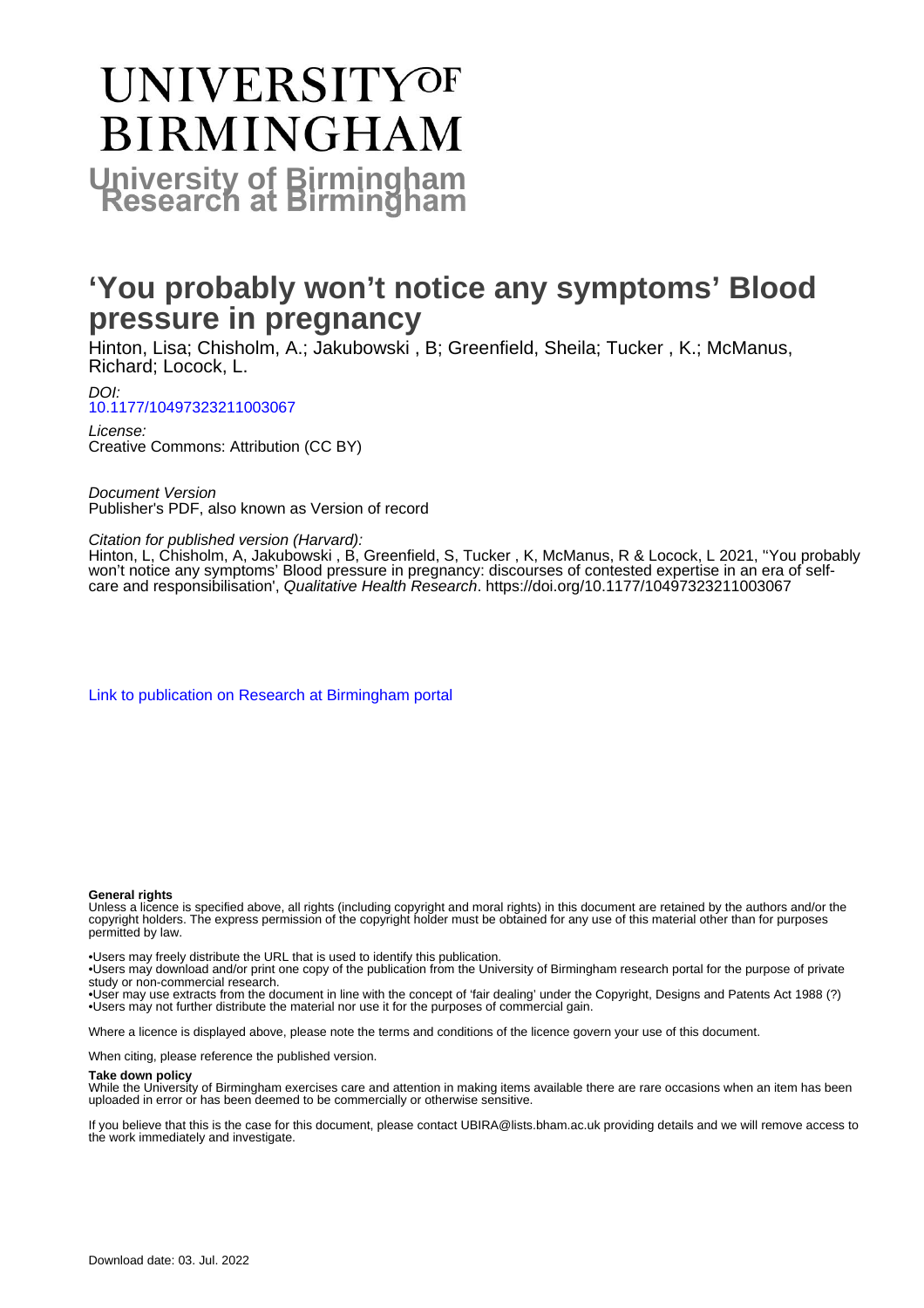# **"You Probably Won't Notice Any Symptoms": Blood Pressure in Pregnancy—Discourses of Contested Expertise in an Era of Self-Care and Responsibilization**

Qualitative Health Research  $1 - 13$ © The Author(s) 2021  $\boxed{6}$ 

Article reuse guidelines: [sagepub.com/journals-permissions](https://us.sagepub.com/en-us/journals-permissions) DOI: 10.1177/10497323211003067 [journals.sagepub.com/home/qhr](https://journals.sagepub.com/home/qhr) **SSAGE** 

# Lisa Hinton<sup>1</sup> **D**, Alison Chisholm<sup>2</sup> **D**, Beth Jakubowski<sup>2</sup>, Sheila Greenfield<sup>3</sup>, Katherine L Tucker<sup>2</sup>, Richard J McManus<sup>2</sup>, and Louise Locock<sup>4</sup>

#### **Abstract**

Pregnancy is not a disease or illness, but requires clinical surveillance as life-threatening complications can develop. Preeclampsia, one such potentially serious complication, puts both mother and baby at risk. Self-monitoring blood pressure in the general population is well established, and its potential in pregnancy is currently being explored. In the context of self-monitoring, the information and guidance given to women regarding hypertension, and the literature they themselves seek out during pregnancy, are vital to perceptions of disease risk and subsequent responses to, and management of, any symptoms. Drawing on online, offline, official, and unofficial sources of information, discourses are examined to provide analysis of how self-responsibilization is reflected in contemporary information, advice, and guidance drawn from multiple sources. A paradox emerges between the paternalistic and lay discourses that seek to challenge and regain control. Findings are discussed in the context of Foucault's governmentality and medical power.

#### **Keywords**

blood pressure; preeclampsia; self-monitoring; pregnancy; discourse analysis; information; responsibilization; qualitative methods; United Kingdom

### **Introduction**

Pregnancy is a unique phase in a woman's life. It is a natural part of the life-course and accompanied by a social transition. It is not a disease or illness, but does require clinical monitoring and surveillance as complications can develop in pregnancy that can be life-threatening for mothers and/or their baby. Preeclampsia, a leading cause of maternal death and premature birth worldwide, is one such complication and puts both the mother and baby at serious risk (Shennan et al., 2017). The two diagnostic features of preeclampsia are hypertension (high blood pressure) and proteinuria (the leaking of protein into urine). Current U.K. antenatal care recommends that both of these are monitored routinely by health professionals throughout pregnancy, more frequently in those who are at higher risk (National Institute for Health and Care Excellence, 2008, 2019). Women are considered at moderate risk of preeclampsia in their first pregnancy, if they are overweight, above age 40, have previous or family history, or preexisting high blood pressure (National Institute for Health and Care Excellence, 2019).

Self-monitoring of blood pressure in the general population has become more common. Large trials have demonstrated its effectiveness in terms of blood pressure control (McManus et al., 2010). The potential for selfmonitoring blood pressure in pregnancy to improve the detection and monitoring of hypertension in pregnancy is being explored (Tucker et al., 2017). Although Canadians include self-monitoring in their antenatal guidelines, and

1 University of Cambridge, Cambridge, United Kingdom <sup>2</sup>University of Oxford, Oxford, United Kingdom <sup>3</sup>University of Birmingham, Birmingham, United Kingdom 4 University of Aberdeen, Aberdeen, United Kingdom

#### **Corresponding Author:**

Lisa Hinton, The Healthcare Improvement Studies (THIS) Institute, University of Cambridge, Clifford Allbutt Building, Cambridge Biomedical Campus, Cambridge CB2 0AH, UK. Email: [lisa.hinton@thisinstitute.cam.ac.uk](mailto:lisa.hinton@thisinstitute.cam.ac.uk)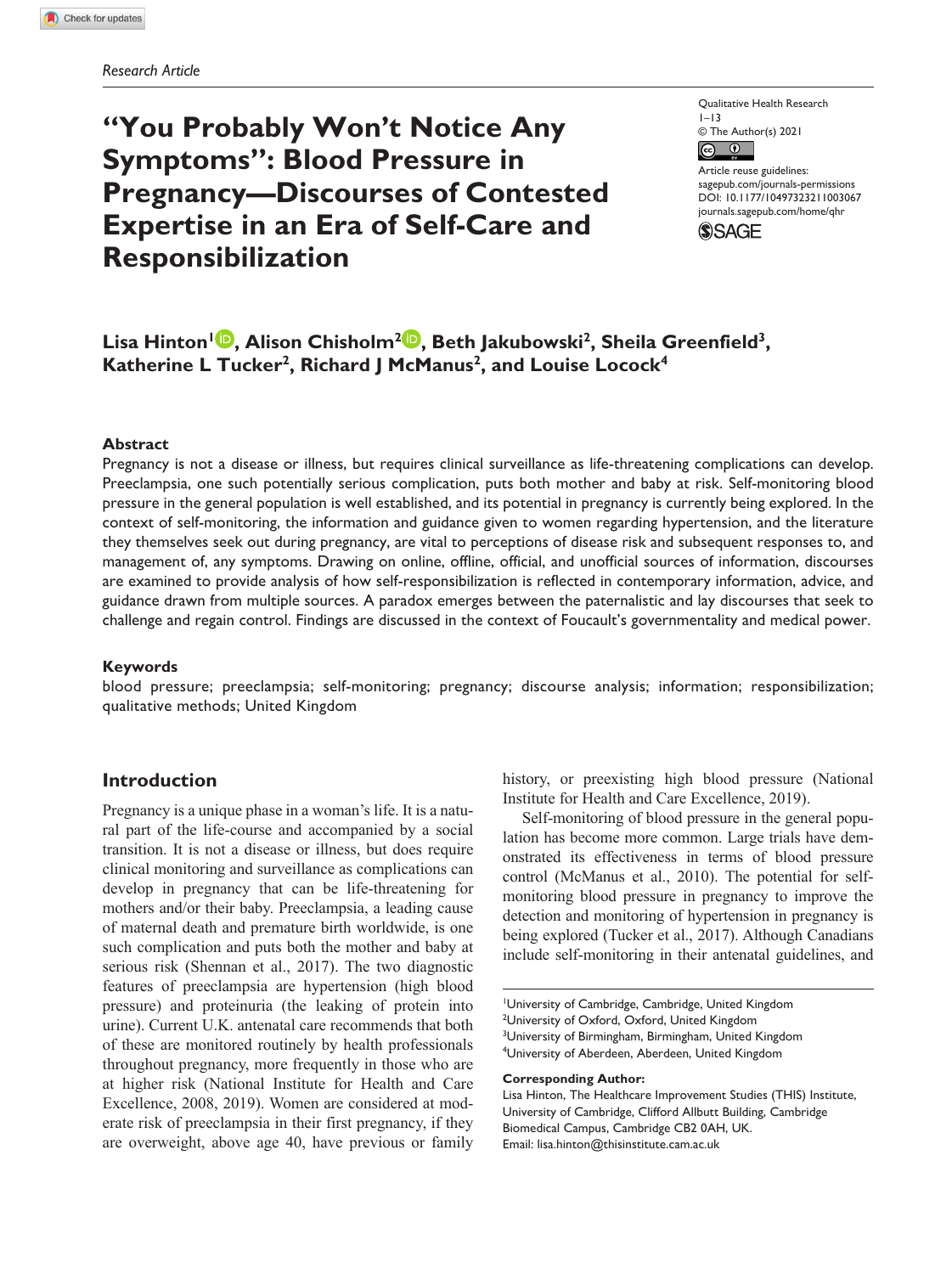home blood pressure readings are the preferred method for out-of-office measurement for Canadian obstetricians, this is not the case widely (Tran et al., 2019). Up-to-date figures for how many women in the United Kingdom might be self-monitoring their blood pressure in pregnancy indicate that one in five pregnant women monitor their own blood pressure, and almost half of women with a diagnosis of hypertension self-monitor (Tucker et al., 2021). Offering further responsibility through self-management could be an obvious next step, as has been seen in the management of hypertension in the general population (McManus et al., 2018). In this context, the information and guidance given to women regarding hypertension, and the literature they themselves seek out during pregnancy, are vital to their perception of their risk status for the disease and their subsequent response and management of any symptoms. In this article, we use the theoretical lenses of responsibilization, medicalization, risk, and lay perspectives to explore these shifts. Although clinical monitoring in pregnancy targets a wide range of potential complications for the mother's or her baby's health, the focus in this article is on preeclampsia. It should be noted that there are wider implications beyond this single condition.

# **Self-Care and Responsibilization**

Policies that encourage patients to take greater responsibility for their health care are prevalent across the developed world (Armstrong, 2014; Vassilev et al., 2017). This shift, characterized as part of a neoliberal transfer of responsibility of care to the individual, entails the work of self-care, which can be both burdensome and empowering (Cohn, 2014; Department of Health, 2014; Henwood et al., 2011). The emerging literature on responsibilization provides important context here, as it explores these shifts in responsibility for personal health and individual agency (Lupton, 2016). Alongside these policies and social redistributions of power run the rapid development and expansion of digital technologies to support this self-care and expand the medical gaze (Lupton, 2016; Nafus, 2016). In 2020–2021, the social distancing requirements during the coronavirus pandemic rapidly escalated moves toward remote care, which have accelerated this trend (Royal College of Obstetricians and Gynaecologists, 2020). As Lupton has explored, digital health technologies can promote active "patienthood" performed through self-monitoring with the aim of taking control of one's own health (Lupton, 2016). But these come with a cost and can be viewed as part of a politically driven project toward selfgovernance, which not only empowers individuals but also requires them to invest in new knowledge and skills (Vassilev et al., 2017). Petrakaki et al. (2018) explored the tensions between empowerment and self-discipline embodied in the discourses of technological self-care.

Their study captured the perspectives of health policy makers, digital health experts, and patient organizations in the context of health policy that promotes the use of digital health technology to empower people to "take charge of their own health, by providing information, support and control" (Petrakaki et al., 2018, p.148). Examined were the perspectives of policy and technology developers on a landscape where patients are increasingly empowered as "co-producers" of their own health care. Also explored were the tensions between self-discipline and empowerment inscribed in the technologies and how they are "inextricably linked to a discourse of patient responsibilization" (Petrakaki et al., 2018, p. 151). However, their article did not capture the perspectives of clinicians or patients, and called for further research to unpack the different forms of agency that specific forms of digital technologies could afford.

This article adds to the literature on responsibilization through taking the specific clinical example of self-monitoring blood pressure in pregnancy and the challenges that emerge in the transition from an uncomplicated pregnancy to one requiring significant medicalization when blood pressure rises. Medicalization describes a process "by which nonmedical problems become defined and treated as medical problems" (Conrad, 1992, p.2). In uncomplicated pregnancy, medicalization has been considered to be inappropriate, as discussed below. However, in pregnancy, nonmedical problems can develop into medical ones. If a woman develops high blood pressure in her pregnancy, rapid medicalization—at least as far as her blood pressure goes—is important to preserve the health of the mother and her baby (Conti-Ramsden et al., 2019). Self-care in pregnancy to date has focused mainly on promoting healthy pregnancy and a healthy fetus, and not causing the fetus harm. The emphasis has been on good diet, appropriate weight, and reducing smoking and alcohol consumption. These can be seen as adopting lifestyle practices toward what a "responsible" pregnant woman does, but are not explicitly medicalized actions. Thus, self-monitoring of blood pressure represents women taking responsibility for their health care in new domains (Coxon, 2017; E. Martin, 2001).

# **Resistance to Medicalization**

There is a long history, in high-income settings at least, of resistance to overmedicalization and medical dominance of the female body (Boston Women's Health Book Collective, 1976; Johanson et al., 2002; E. Martin, 2001) ranging from the impact of overmedicalized interventions to understanding how the media's representation of the medicalization of birth has altered women's perceptions of childbirth (Luce et al., 2016; S. Miller et al., 2016). It has been argued that the medicalization of birth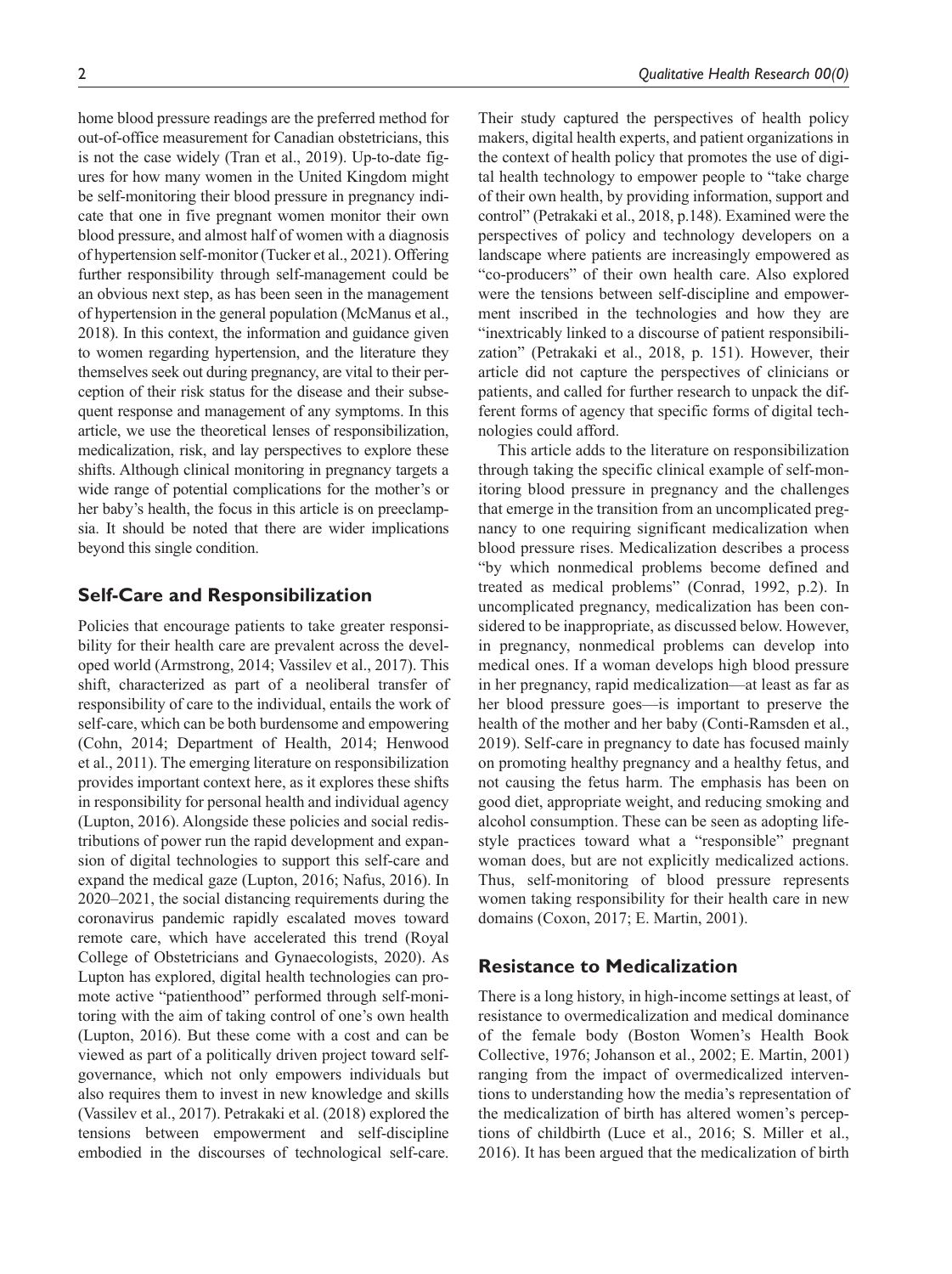has "gone too far," leaving women as passive recipients in the childbirth process (Johanson et al., 2002, p. 892). One functionalist school of thought refers to the woman's body as a machine (Wertz & Wertz, 1989) and the doctor as the mechanic or technician who fixes it (E. Martin, 2001). Henley-Einion (2003) describes birth as having become a "medical event" rather than a "social one." A 2019 study examining the experiences of health care professionals and the medicalization of childbirth found "most midwives associate medicalization with the general perception that a condition defined as pathological needs surveillance and intervention" (Prosen & Krajnc, 2019, e176). Monitoring and testing takes this further. In her 2015 review of the social processes of reproduction, Almeling described self-monitoring and testing as placing women in "the role of 'moral pioneers' who must decide whether to learn this information and how to respond to it" (Almeling, 2015, p.426). Lupton argued that in the interests of promoting the health and wellbeing of their fetuses, pregnant women are subject to imperatives, which expect them to engage in regimes of self-regulation and discipline, and they become the focal point for regulation, monitoring, and control (Lupton, 2012). She traced discourses of fetal risk and notions that the pregnant woman is expected to "exert her ethical responsibility" (Lupton, 2012, p. 337). She is encouraged to regulate and monitor her activities, to avoid sources of harm (alcohol, tobacco, caffeine, and various foods), consume enough water and vitamins, and avoid strenuous lifting. She is called on "to 'do your research' by reading pregnancy books to ensure they are informed, participate in prenatal screening and testing for fetal abnormalities, exercise regularly, etc." (Lupton, 2012, p. 329).

# **Pregnancy and Childbirth Within the Risk Society**

There are also broader discourses of risk in pregnancy and childbirth, where surveillance is put in place to mitigate risk. Despite the fact that obstetrics is considered a high-risk and high-litigation area, accounting, for example, for 60% of all the United Kingdom's National Health Service's litigation claims, there is relatively little scholarly work on childbirth as part of the risk society (Scamell, 2014; Yau et al., 2020). Scammell argued that thinking in terms of risk is a process of mitigating the unknowns of childbirth, "minimizing the unpredictability of the future in an attempt to improve the outcome" (Scamell, 2014, p. 921). Citing Giddens, she suggested that risk implies activities of security, such as monitoring of pregnant women for signs of disease (Giddens, 1991). The monitoring that women surrender to during pregnancy can be seen as activities of security by the clinical community and health care system. These are intended to manage this risk, to avoid poor outcomes for the mother and/or baby. But they come at a cost to women. Evans and O'Brien's (2005) research on gestational diabetes revealed the contradictory meanings of monitoring for pregnant women and their health care providers. Their article called for a richer understanding of what it means to women to be in control during an at-risk pregnancy, and of the salience of conversing with others for information and support. "To sustain a medicalized view of pregnancy, particularly one deemed at risk, can distort the women's lived experience of her pregnancy and jeopardize her sense of personhood and normalcy" (Evans & O'Brien, 2005, p. 79). As technology progresses, doctors and midwives face increasing pressure to intervene to nullify any perceived threat of a poor outcome for the mother or the baby; invoking a public belief that all maternal and neonatal deaths could be prevented or avoided (Johanson et al., 2002). Women likewise feel a pressure to do the right thing to achieve a successful pregnancy and avoid poor outcomes (Coxon, 2017). These dynamics are further complicated by women in developed *and* developing countries becoming at higher risk in their pregnancies due to increased maternal age, obesity, and associated health conditions. Our article extends previous scholarship on the shift beyond domains where women have historically been expected to exercise selfgovernance, such as smoking, weight, and drinking alcohol, into new domains where they are being co-opted to share in what have heretofore been clinical surveillance responsibilities (Hammer & Inglin, 2014; Wagnild & Pollard, 2020).

# **Lay Expertise**

An emerging discourse in public health is the rising prominence of lay expertise (Popay, 2018). Originating from Gramsci's theory of organic intellectuals, which theorized that every social group in the economic, social, and political fields creates a "strata of intellectuals which give it homogeneity," we now have rich scholarship on lay knowledge and expertise (Gramsci, 1992). This theory gained prominence after the 1980s' AIDS outbreak. Epstein credits the gay and people living with HIV/AIDS (PLWHA) community for driving the reform of clinical research as they became genuine and valuable participants in the construction of scientific knowledge about the disease (Epstein, 1995). Patient activism and lay expertise became more commonplace, and similar movements subsequently emerged in women's health. The Boston Women's Collective and Our Bodies Our Selves in the United States [\(https://www.ourbodiesourselves.org\)](https://www.ourbodiesourselves.org) were mirrored by the natural birth movement with campaigners such as Sheila Kitzinger and Janet Balaskas, and the emergence of the National Childbirth Trust in the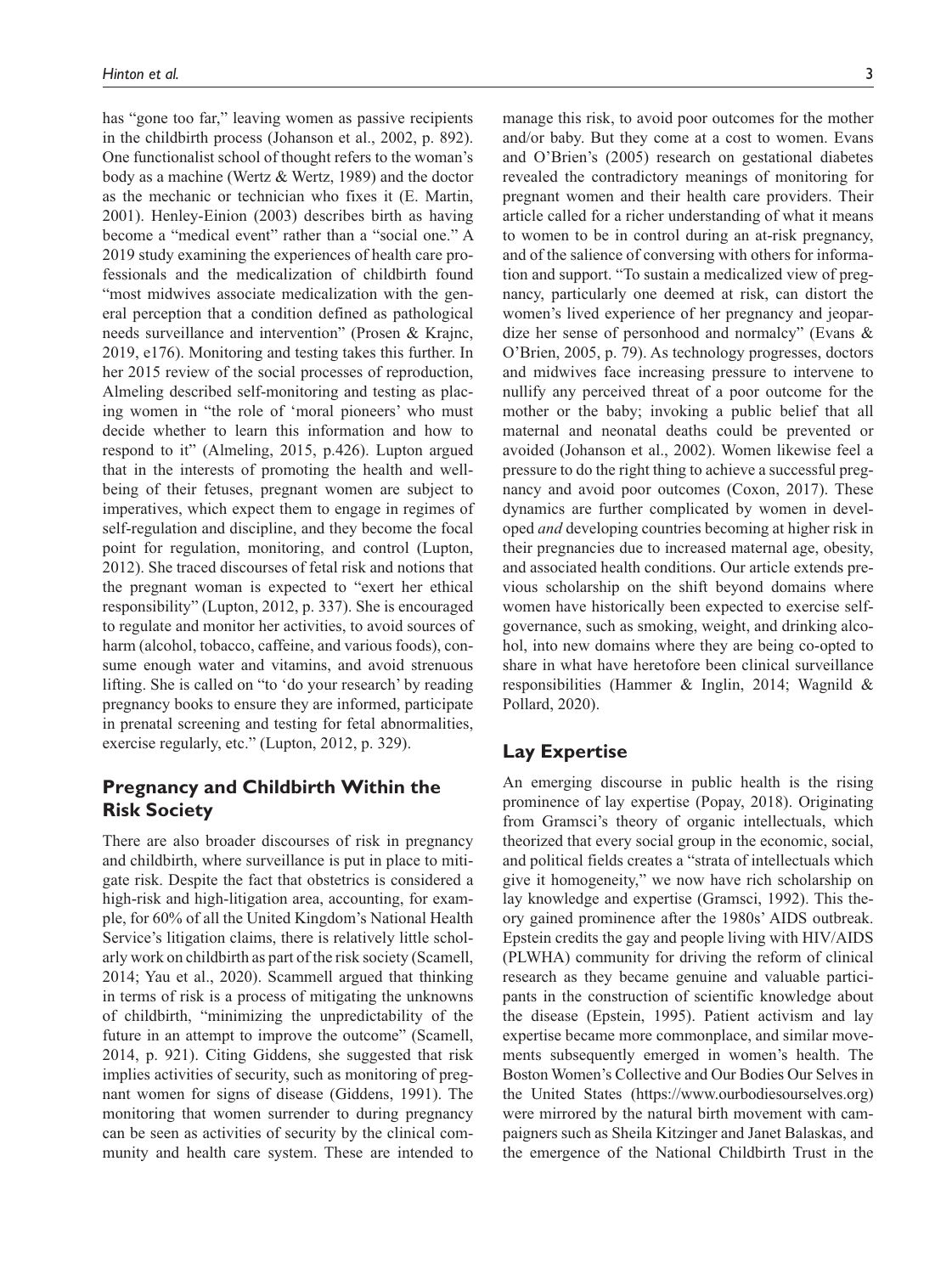United Kingdom. Although the pregnancy community has not needed to amass credibility and scientific language in the same extensive manner as the PLWHA community, the availability of pregnancy-related information in the digital age has created a level of lay expertise within this group (Johnson, 2014; Lowe et al., 2009; Mackintosh et al., 2020; Song et al., 2012). A contributing factor is the increased use of pregnancy apps; pregnant woman are using apps in greater numbers, whether to track their pregnancy progress or for pregnancy information (Kraschnewski et al., 2014; Thomas & Lupton, 2016). The rise of the internet has also led to women seeking information online from sources that are not grounded in medical expertise, but based on anecdotal evidence or lived experiences.

# **Information Seeking**

In the context of these contested debates around medicalization, risk, and knowledge, maternity care is highly likely to be influenced by where women gather information and whether or not they trust that information. Pregnancy is a particularly important time for women, and information seeking as they embark on a journey into the unknown, whether it is their first or a subsequent pregnancy, is particularly salient. We know they garner much of their information from friends and family, TV programs, the written information distributed by blogs, pregnancy books, websites, online forums, and apps, as well as from health care provider leaflets and websites (Hinton et al., 2018; Luce et al., 2016; Prescott & Mackie, 2017; Roberts et al., 2017).

Understanding more about what is said and what is not said is crucial as we seek to support women in healthy pregnancies. Blood pressure monitoring, although often experienced by women as a routine and unworrisome part of routine care and normal life (Hinton et al., 2017), can rapidly be reframed as a key component of a medicalized pregnancy if blood pressure rises to concerning levels. In this article, we analyze the discourses at work in the information women are provided about blood pressure in pregnancy and the information they seek out. In doing so, we add to contemporary scholarship by providing a worked example of an environment for self-responsibilization and the social construction of risk in the potentially highly charged clinical and personal setting of contemporary pregnancy. These social processes were accelerated in 2020 by the rapid move to remote antenatal care in response to the coronavirus pandemic in many settings. Information provided to, and sought out by, women needs to be understood not only clinically—what information they are given and seeking but also socially. The research aims included exploring the information provided formally and informally to women about hypertension during pregnancy, and the information women themselves share online about their pregnancy. In

drawing on both online and offline sources of information, the article provides a new analysis, informed by theoretical concepts of risk, self-responsibility, medicalization of pregnancy, and lay expertise, that reflects contemporary cherrypicking of information, advice, and guidance from multiple sources.

# **Method**

# *Discourse Analysis*

A discourse analytic approach was adopted. Discourse can be conceptualized as "*the ways that a topic is spoken of*" (Carabine, 2001) and discourse analysis as the close study of language in use (Wetherell et al., 2001). It is based on the premise that language is not simply a vehicle for transmitting meaning encoded by the sender and decoded by the receiver. Rather, language is "constitutive," a site where meanings are created and changed, and is situated within particular social and cultural contexts. Through language, value is attributed or denied, people are categorized together or separated as different. By considering its situated use, it is possible to understand what is *being done with* language.

Shaw and Bailey distinguished three levels at which discourse analysis can be carried out: the microlevel, where attention is paid to the language itself, its vocabulary, structure, and function; the macrolevel, at which language and ideology in society are studied; and an intermediate, mesolevel, where the focus might be the connections between language and its broader social and cultural contexts. The analysis in this study is situated at a mesolevel, with a starting point that "discourse guides certain ways of talking about a topic, defining 'acceptable' ways to talk, write or conduct oneself and that this can serve a range of social functions" (Shaw & Bailey, 2009, p. 415). Carabine argued that discourses are productive in two ways: They construct a particular version of a topic as real and they have power outcomes (Carabine, 2001). In applying discourse analysis to the ways that self-monitoring blood pressure is spoken of, this article identifies how meanings are constructed about blood pressure, how and by whom it is monitored in pregnancy, and the outcomes of these discourses in terms of power.

A Foucauldian approach to discourse analysis examines relationships between discourse, power, and knowledge (Downing, 2008). Carabine wrote that "discourses are historically variable ways of specifying knowledges and truths, whereby knowledges are socially constructed and produced by effects of power and spoken of in terms of 'truths'" (Carabine, 2001, pp. 273–274), and argued that discourses are powerful because they specify what is and what is not, and that some have more authority and validity than others. A discourse contains subjects,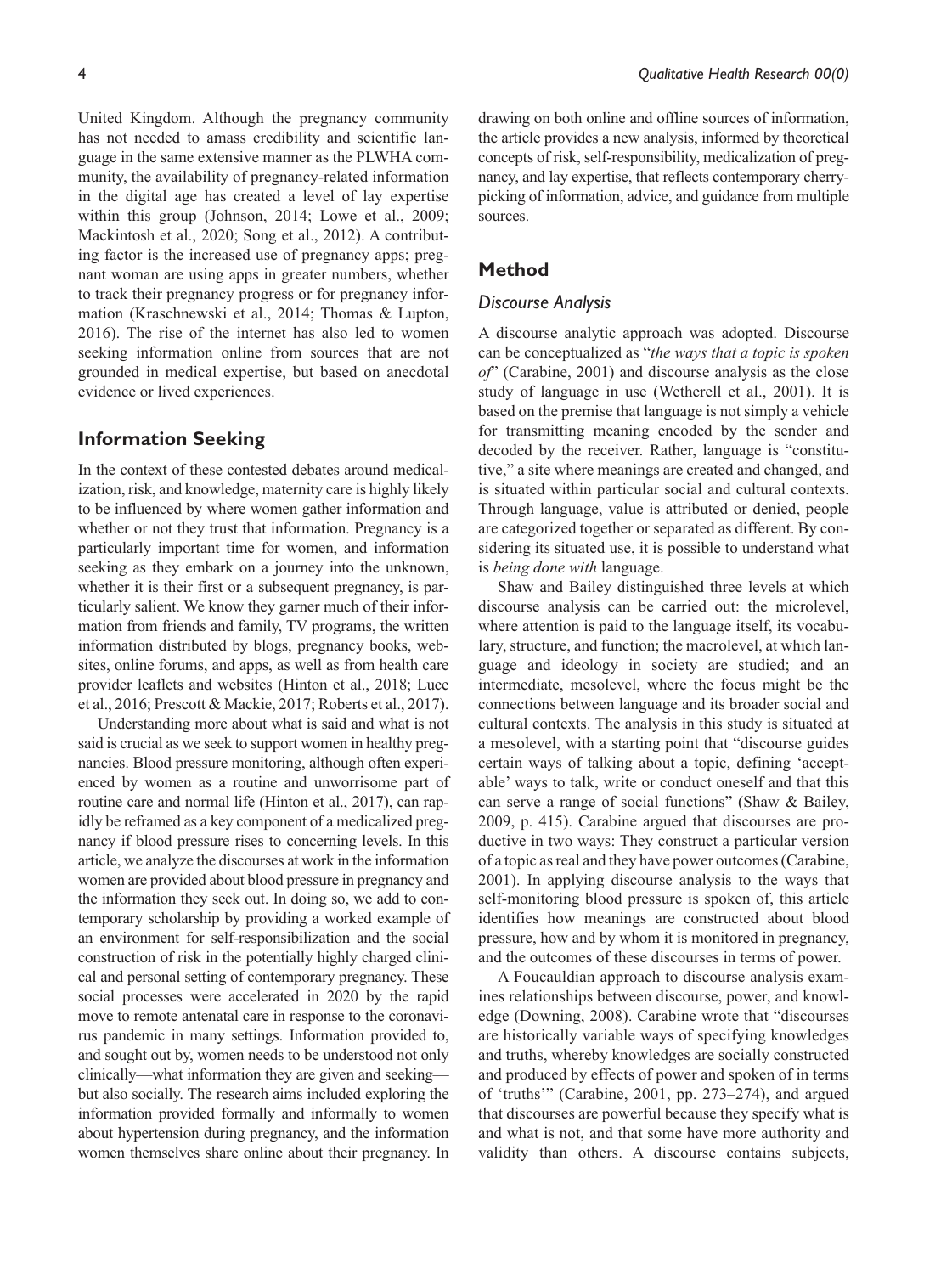supports institutions, and reproduces power relations (Shaw & Greenhalgh, 2008).

#### *Data Collection*

A wide range of information was sought about self-monitoring blood pressure in pregnancy, focusing on material that is available to women during pregnancy without searching for information specifically about preeclampsia. Sources included information given directly to pregnant women by health care professionals in the United Kingdom (locally produced materials came from the geographical areas in which the patient and public involvement [PPI] group and the health care professionals who commented on the searches were based), information women find themselves published online and offline, and discussion generated by women in online fora, on social media, vlogs, blogs, and so forth. The search was guided by the inclusion and exclusion criteria listed and carried out in January and February 2017.

Inclusion criteria are as follows:

- hold information related to pregnancy in general or in health during pregnancy and
- in the public domain

Exclusion criteria are as follows:

- Non-English language sources;
- Nonwomen focus (e.g., pregnancy for fathers);
- Focus on postbirth, not pregnancy;
- Did not offer information (e.g., journal/diary for parent to complete, baby names);
- Narrow focus (e.g., apps for timing contractions, monitoring the baby's movement); and
- Password-protected sources or those that required membership to view.

The following categories of data were identified:

- 1. Formal/official materials routinely handed to pregnant women by health care professionals,
- 2. Professionally produced websites,
- 3. Email alerts,
- 4. Books,
- 5. Magazines,
- 6. Apps (mobile software applications designed for smartphones),
- 7. Discussion forums (user-generated health-related content),
- 8. Social media,
- 9. Blogs/vlogs,
- 10. YouTube videos, and
- 11. Podcasts.

The categories were used to structure the search for information. The searches were designed to approximate "real world" approaches to searching to identify content that women are most likely to find. Categories were developed by the research team and a PPI group convened to support and inform the search. The women were invited to take part by a research midwife known to the research team. The midwife was asked to select women who varied in terms of their parity and their risk factors for pregnancy hypertension and preeclampsia. The PPI group was made up of four women, including two who were pregnant with their first baby and two pregnant with subsequent babies, three of whom had no risk factors for preeclampsia and one with risk factors. No formal consent process was required, but women in the group were assured that their contributions would be reported anonymously and they would not be identifiable in any publications. They were asked about the methods and approaches they used to find information about blood pressure, and were asked to identify any sources of information that were missing from our search results. Additional sources identified by the PPI group were added.

In some categories (e.g., information routinely provided by health care professionals), sources of information were identified based on the experience and knowledge of members of the research team and the PPI group. In others (e.g., books), the most accessible, popular, and well-used information was identified using online searches of popular websites. All online searches were carried out using incognito browsing. These were supplemented with visits to a public library and discussion with the PPI group. Midwives, primary care doctors (general practitioners [GPs]), and obstetricians known to the research team through professional contacts were asked to comment on the list and identify any missing sources. As with the PPI group, no formal consent process was required, but they were assured that steps would be taken to ensure their contributions were anonymous and they would not be identifiable in any publications. Search methods for each category, along with search terms where relevant, and results can be found in Supplemental Table S1.

#### *Research Ethics*

Our university ethics board (Central University Research Ethics Committee, Oxford University) was consulted and confirmed that the study did not require ethical review, although we acknowledge ethical approval may have been required in other countries or by other universities. Only posts in the public domain were used and anonymity has been protected by not using the posters' given pseudonyms and ensuring as far as possible that no details were included from posts that could render them identifiable.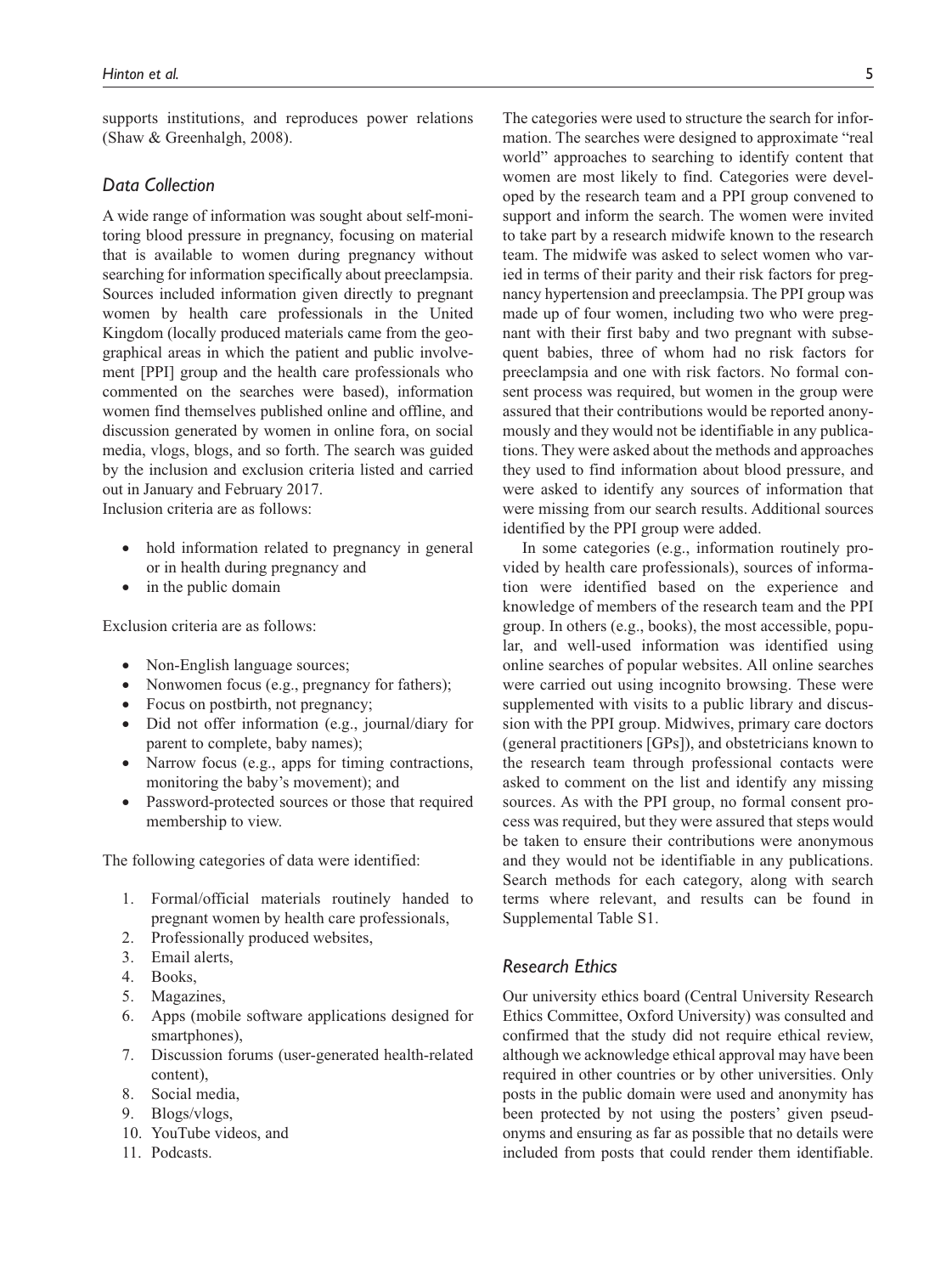The National Institute for Health Research confirms that ethical approval is not required for PPI activity.

#### *Analysis*

Throughout, the analysis was an ongoing process of refining the research focus to pinpoint the discourses to explore and to address issues of power, control, relationships, knowledge, expertise, responsibility, meanings, and outcomes. The discourse analytic methods adopted in this study draw on Carabine's (2001) approach to Foucauldian genealogical discourse analysis, looking in particular for the mechanisms of power at work in these texts and offering a description of their functioning. Analysis began with the selection of a topic and sources of data (as described above). The next stage was familiarization with the data by reading and rereading the text. NVivo 12 was used to organize and analyze the data. Hinton, Chisholm, and Jacubowski grouped the data into formal and informal sources of information to better understand the differences and discourses between these groups. Formal data were assessed as medical literature, both online and in print, and information provided by an official organization or medical professional. Informal data were assessed as information provided by nonmedical personnel and were broadly online forums and personal blogs. This was followed by a process of identifying the themes in the data, which authors Hinton, Chisholm, and Jacubowski carried out independently by searching the texts for categories and objects of discourse. The data sources were divided between authors, who each independently identified codes and subsequently met to discuss and compare themes, leading to agreement on a set of common themes to be applied to the full data set.

The next stages of the analytic process were to look for evidence of interrelationship between discourses and to identify discursive strategies and techniques that are employed (how discourses were deployed, how they are given meaning and force). Questions that guided this process were as follows: "Are women and health care professionals presented in a positive, neutral or negative way?" "Who is identified as being responsible for high blood pressure and monitoring/detecting it?" "What language and tone are used to refer to blood pressure and self-monitoring? Is it judgmental or moralizing?" and "How is risk presented?" The researchers particularly reflected on the ways that information is presented and how this influenced the women's relationships with their antenatal care providers (doctors and midwives) and their own sense of personal responsibility for their pregnancy. During this stage, we remained alert to silences, resistances, and counterdiscourses. These silences and resistances were most apparent in the way various sources indicated weak relationships between women and health care professionals, reflected in the way that women were sharing knowledge

and lay expertise online instead of engaging with their health care professionals, and in the professional literature that limited the role of pregnant women in their own care. The final stage of the analytic process was to identify the effects, and potential effects, of the discourses and the implications of these for formulating policy.

## **Results**

#### *Reflections on These Data*

Discourses are historically situated and should be considered in relation to time. Some of the sources included in the analysis were posted several years earlier (the earliest being 2007) but these posts are still available and could be found in a present day online search (late 2020). The wide variety of texts identified reflect the rapid increase of health information and guidance that women are presented with in contemporary antenatal care. It was not possible or practical to capture everything or assess how many of these sources an individual woman may access. Indeed, she herself may not be able to track back all the sources of her knowledge acquisition. We no longer live in a world where the book on the shelf, or the leaflet on the table, are the only places we might have read something. But this patchwork approach to knowledge building is how we live today, an approach with parallels to the concept of bricolage (using whatever is at hand to create something new) as discussed by Lévi-Strauss (1962) in *The Savage Mind*. The discourses at work within this landscape have profound impacts on contemporary pregnancy.

The search revealed that the categories are not distinct and mutually exclusive. For example, *Emma's Diary* (a publication with information and advice about pregnancy made available in the United Kingdom by family doctors [GPs] and midwives to pregnant women) falls into four categories (see the supplemental table): It is routinely handed to women by midwives (category 1 in the list above) in magazine-style format (category 5), its content is available on a website (category 2), and women can register for email alerts (category 3). In the table of search results, information sources that fit in more than one category appear under each category in the table. The findings revealed two broad discourses at odds with each other: a paternalistic discourse, where responsibility and knowledge rest with doctors and midwives, and the lay perspectives and voices. These two discourses are described and the consequences of the tension between them explored.

# *"Relax," "Be Reassured": Paternalistic Discourse and Its Consequences*

In the formal information women were given or that they accessed, the overriding discourse was of benign Foucauldian surveillance, a scaffold of monitoring that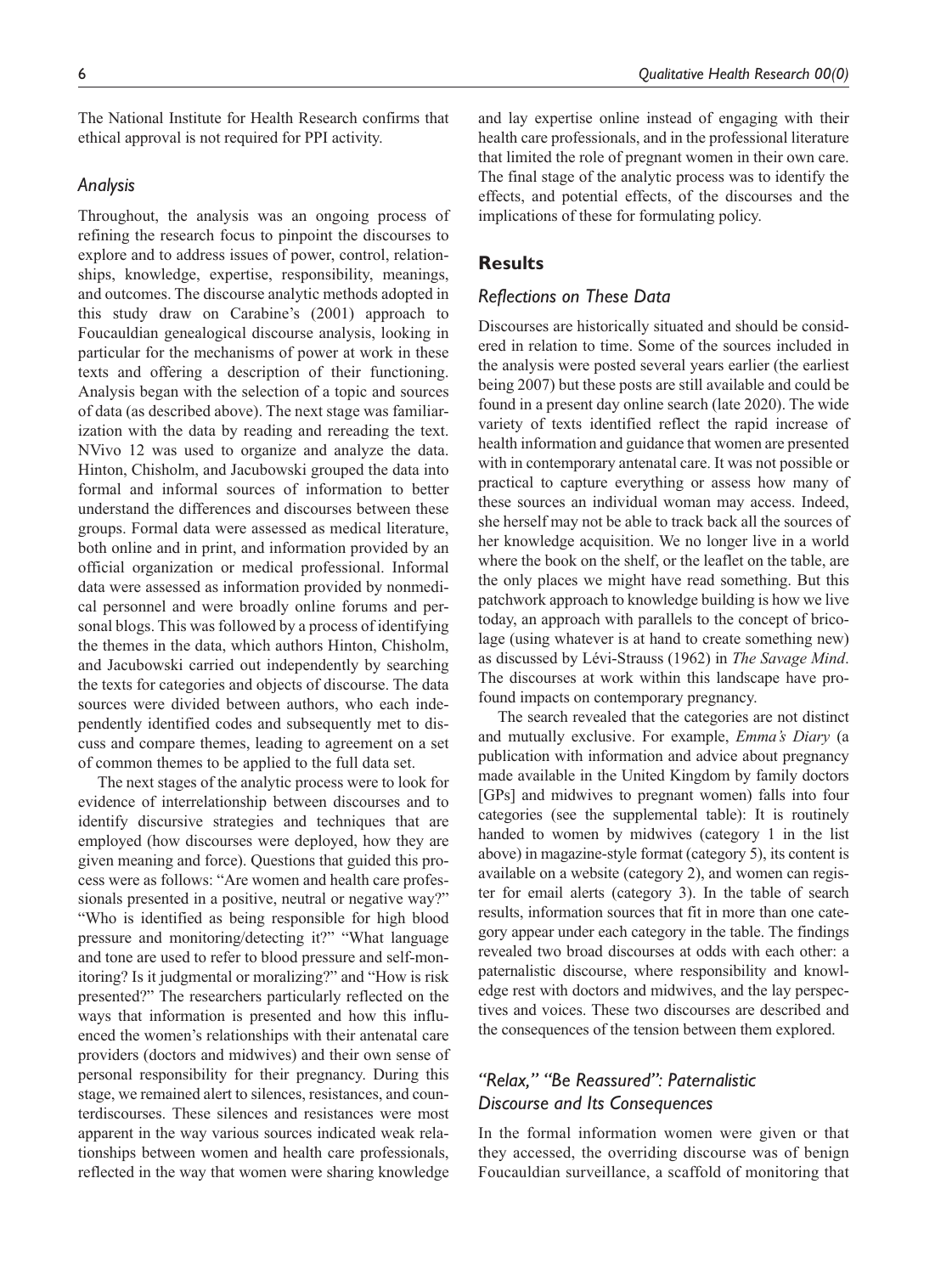was there to protect mother and baby. Preeclampsia and its risks and symptoms were explained, largely in sections dedicated to the later stages of pregnancy or complications, although routine checks were described throughout. Books and websites laid out the antenatal care pathways, with the regular checks and monitoring that were administered and interpreted by clinicians. Women were reassured that there was a well-defined and structured care pathway that would identify an emerging problem, with clinician and patient each with their predefined roles and expectations. Although the warnings were dire, women were reassured. "Fortunately in women who are receiving regular medical care, preeclampsia is almost invariably caught early on and managed successfully" (Murkoff, 2016, p.547).

Doctors and midwives were presented as "in charge." The power, knowledge, and the responsibility rest with them. All the woman had to do was show up to her appointments. Signs of preeclampsia would be monitored through blood and urine tests that clinicians would administer. Although this may be because, at least until recently, the technology to measure blood pressure has been inaccessible or unaffordable to individual women, the paternalistic language still dominated.

your midwife will look for any signs and symptoms of the condition at your antenatal checkups. (Emma's Diary)

We worry these could be signs of pre-eclampsia. (Fogle, 2016)

Test results were interpreted and risks assessed on the basis of clinicians' expertise and knowledge. Women were repeatedly reassured that the responsibility for monitoring their ongoing health lay with the midwives and doctors; it was they who would be looking for clues for the disease.

That's why your midwife or doctor will carry out tests for these signs at every antenatal appointment throughout your pregnancy, just to be on the safe side. (Babycentre, no date)

At your booking visit you will have been asked a number of questions by your midwife or doctor. From this information your doctor will have identified whether you are at risk. (Hospital patient leaflet, NHS)

The consequences of these discourses are that the women were cast as passive recipients of care and kept safe by clinical surveillance. They had prescribed roles, which were primarily to engage with the pathway actively, turn up to their appointments, and report any worrying symptoms. But they had little agency or responsibility (Armstrong, 2014). The stealthy nature of preeclampsia—a condition that is often symptomless, or masked by other physical changes that are normalized in pregnancy (swollen ankles, fatigue) until quite severe disease has developed—reinforced this passivity.

so, it is very common and normal for your fingers and legs to become slightly swollen. Having said that, if you notice that your face, fingers or legs have suddenly become much puffier or swollen these may be the early signs of preeclampsia. (Regan, 2005, p. 207)

The reassuring tone on the National Health Service (NHS) website—"you probably won't notice any symptoms of either of these but your GP or midwife should pick them up during your routine antenatal appointment"—was softened elsewhere (NHS Choices). But the messaging was unclear. Although overall responsibility lay with the health professional, women are required to be vigilant and report symptoms, even though they were told symptoms can be masked.

Because the symptoms of pre-eclampsia aren't usually noticeable to mums-to-be themselves it's crucial that you keep all your antenatal appointments where you'll be checked for signs at each visit. (Bounty)

Relax. Worrying about your blood pressure will only send the reading higher. Besides a slight increase at one check-up is probably nothing to worry about. (Murkoff, 2016, p. 204)

A "slight increase" was not defined, so information was not provided for women to understand its significance. Although authors might have been trying to keep the tone light, seeking to minimize worry and reassure, it could also be interpreted as disempowering. It might also be wrong, as high blood pressure readings on one occasion are regularly acted on, especially if particularly high (National Institute for Health and Care Excellence, 2019).

# *"Any Advice?" "I Don't Really Know What I'm Talking About But I Just Wanted to Offer Some Reassurance." Medical Expertise Contested by Lay Knowledge/Discourses Seeking Control*

By contrast, the discourses at work in the lay data were of worry, advice seeking, lack of confidence, a challenge to medical authority, and, crucially, seeking control. Pregnant women are not alone in going online to seek information and reassurance. This space revealed a blend of semiofficial looking advice and guidance and lay advice seeking and knowledge sharing.

There were often small fragments of conversations between women seeking temporal advice in a moment of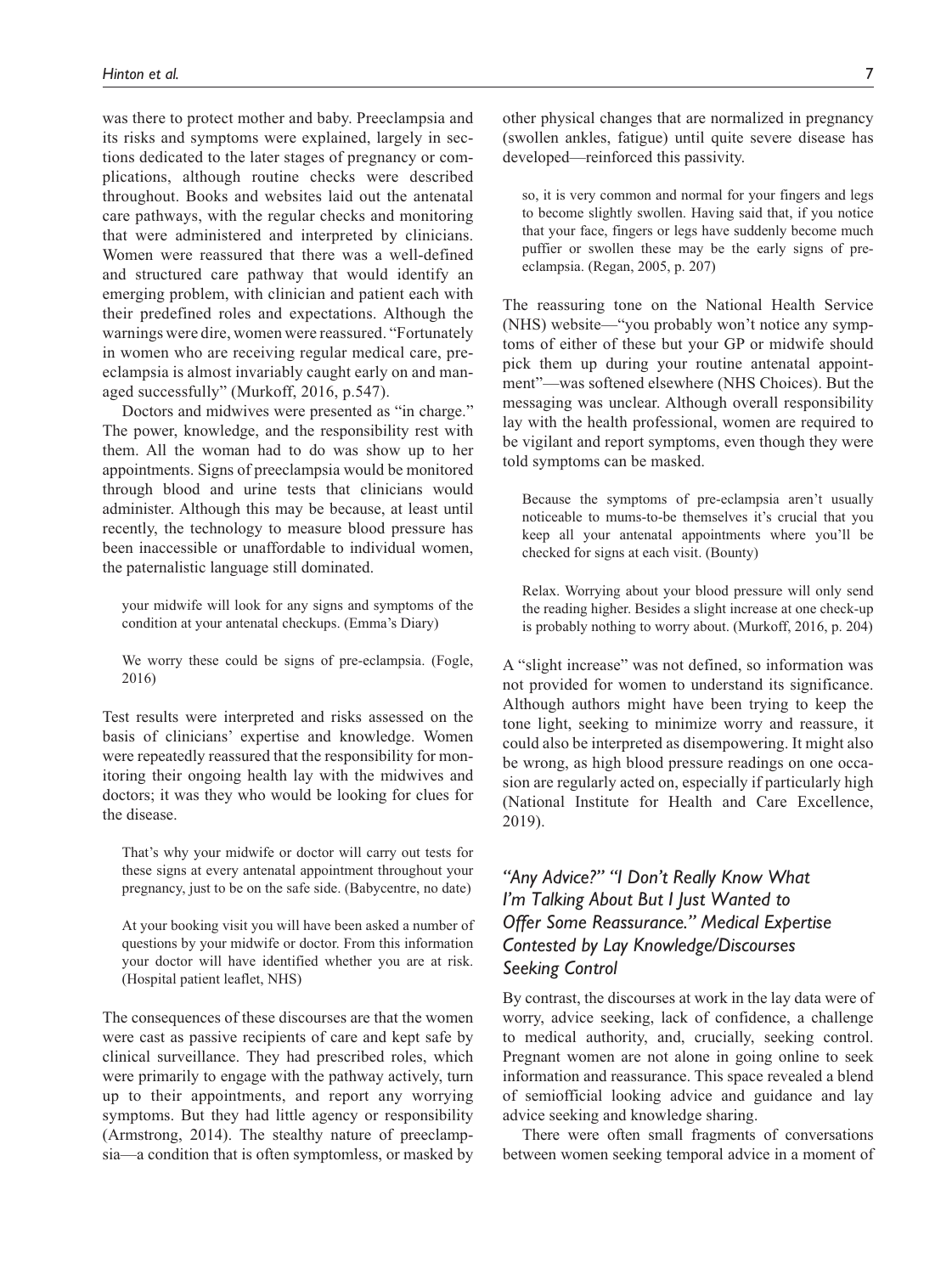anxiety or worry, albeit available years later. Women seemed to be looking for reassurance—"Should I go to the midwife?" "Any advice?" "I'm panicking like mad," "I just feel really confused" (Mumsnet, 2013). Whereas official sources and advice books will have been written in a measured, thoughtful, and largely evidence-based way, these online conversations were informal, chatty snippets, written in haste, in the margins of daily life. As one forum comment stated, "Above should have read 'quick message as between tube [train] stations'!" (National Childbirth Trust, 2016) These could be dismissed as partial, biased, or anecdotal and skewed toward the extreme or more frightening examples. The postings tended to be skewed toward questions, fears, and problems for which women were seeking solutions. Rather like TripAdvisor hotel and restaurant ratings, there was a bias toward brilliant or terrible experiences (Fong et al., 2017), so presentations of positive birth experiences did not come to the fore. But the fact that these postings were easily found in online searches, are still available, and come up alongside more formal sources means that they warrant study and consideration. We know that women build their knowledge from multiple sources (Hinton et al., 2018; McLeish et al., 2020; Sunstein, 2001), so what is happening in these spaces informs the whole. There was a variety of tone. The voices often "spoke" with authority and although a few acknowledge their lack of clinical knowledge, their immediacy could be powerful.

Good luck, I don't really know what I'm talking about but just wanted to offer some reassurance. (Mumsnet, 2010)

# *Control*

There was a discourse of seeking control and empowerment and in some way challenging the surveillance in place to pick up preeclampsia. Women were worried about having to take medicines and being hospitalized, and frequently shared tips to try and ward these off. Some were more evidence based than others (rest, relax, cut down on salt, eat protein.)

So, the only thing I would advise is if you feel faint lie on your side rather than your back. I don't know if this is scientifically accurate but I would have thought that blood reaches the baby more easily than it does the brain as the baby is below the heart. (Mumsnet, 2010)

There was also a discourse that challenged the authority of clinicians and their right to make decisions for the women, "wow how to make a mountain out of a molehill!!!!" (Babycentre Community, 2014). Rather than acknowledging the expertise and motivations of health care staff, they viewed their concern and monitoring as something to fight against.

They tried this on with me for my first and tried to tell me I had PE—I went for monitoring every two days and proved I didn't have PE but they still wrote it in my notes. I still went ahead. (Babycentre Community, 2014)

If I'm being honest I think you've probably been unnecessarily scared by the docs here wrt the PE. (Mumsnet, 2008)

In a Mumsnet thread, the language used was also authoritative; "first of all it is not normal for blood pressure to be raised during pregnancy; if anything, it should be at a lower level than when not pregnant," and encouraged women to challenge and take control through seeking alternative medical advice, "If I were you I'd get a second opinion" (Mumsnet, 2007).

Have checked out the links  $&$  taken heart by the stories and sensible advice here. Thank you so much—really helps to know I'm not the only one and that there can be good, noninterventionalist outcomes in hospital and equally that it is possible to have a safe home birth if its carefully monitored. Feel a bit more in control now—it was just such a horrid shock at 36 weeks—wasn't expecting to have my plans changed! (Mumsnet, 2007)

Intertwined was a language of advocacy and agency. Despite the architecture of a care pathway designed to minimize the disease (and with success, as evidenced by recent Confidential Enquiries into Maternal Death and Morbidity [Conti-Ramsden et al., 2019]), women talk a language of self-advocacy and challenge. Relationships with health care professionals were complicated. On one hand, women contested their authority, and yet on the other hand, feared bothering staff with their concerns. Risk and risk acceptance came through strongly in these extracts.

Right I'm going to speak frankly—you are being foolish now. As I read it your history is:

Previous high BP in pregnancy Protein in recent urine visual disturbance headache One high reading, one low reading. There are some major red flags here and you need to stop worrying about what people will think and get checked tonight. Ring the labour ward for advice or go to A&E. You are potentially risking your baby and your life if you ignore this collection of events. (Mumsnet, 2011)

### *Whose Responsibility?*

Thus, where the responsibility lies, for self-care, for surveillance, for medical action, became blurred. Although the official sources made it clear that the responsibility lies with the clinicians, embedded in the antenatal care pathway, a close analysis of this online space not only seeks to challenge and undermine this (as seen above) but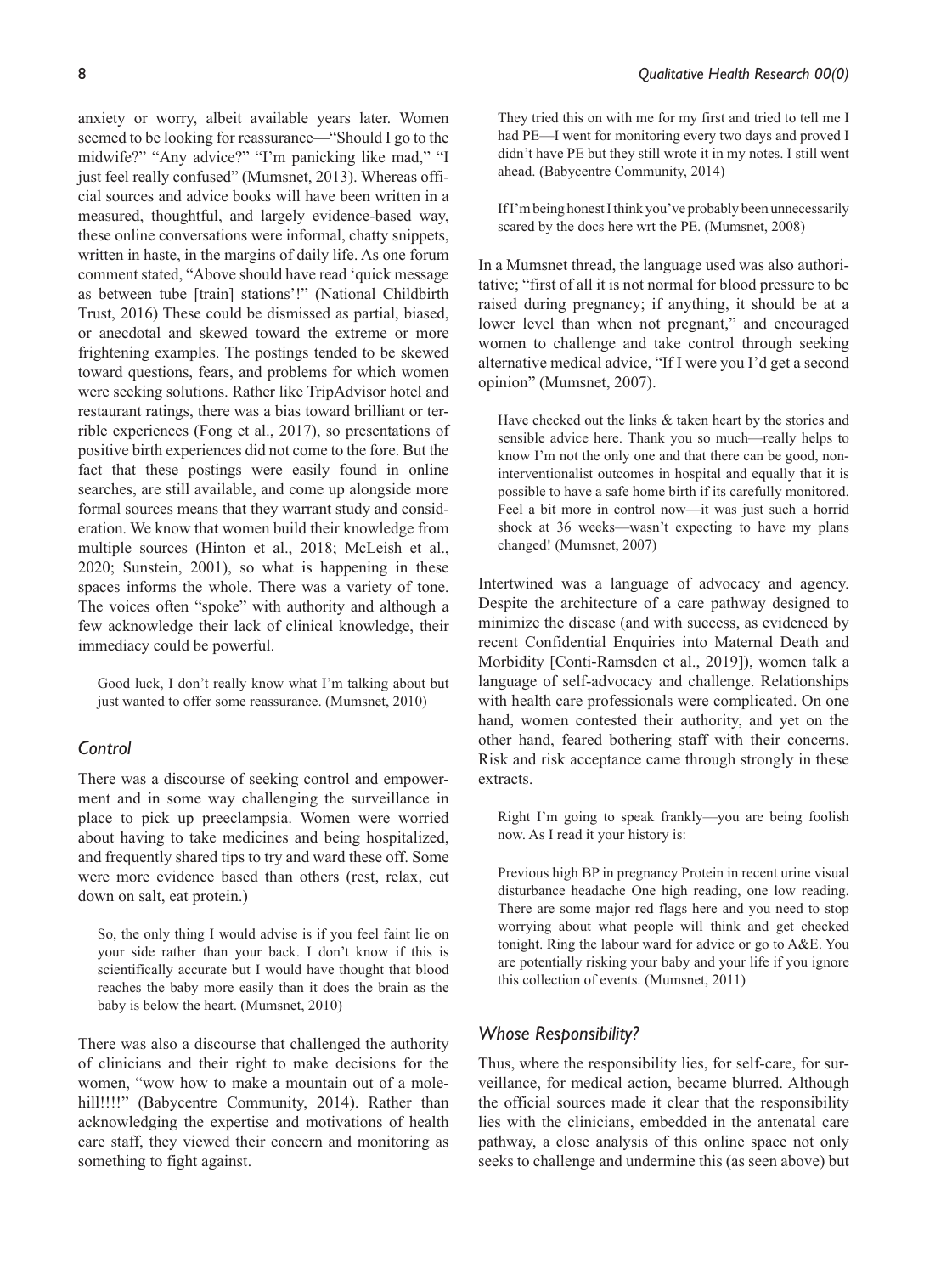also taps into discourses of personal responsibility. Advice was sought and given, top tips shared. There were a few voices that cautioned privileging this lay knowledge over the expert and women expressing a choice for pat/maternalism:

Don't mess about doing own blood pressure, leave it to experts. Good luck x. (Mumsnet, 2011)

Electronic bp machines are not accurate in maternity cases! Any midwife would tell u not to use it!! Blood pressure fluctuates all the time in pregnancy! Let the professionals do their job. (Mumsnet, 2013)

# **Discussion**

Many women are motivated to take responsibility for themselves in pregnancy, legitimately seeing problems with overmedicalization. However, once a potentially dangerous medical problem is superimposed onto that pregnancy—here high blood pressure—a stark mismatch emerged between the paternalistic discourse of "relax and be reassured" and medical expertise being contested by lay knowledge and discourses that seek to regain control. This contest has been so since birth was medicalized. These findings speak to the dual discourses at work in pregnancy that have inherent tensions within them. There is a discourse in which pregnancy is set up as normal and healthy. Women are encouraged to carry their notes, choose their care, and retain control. But alongside this is a counternarrative of surveillance and discourse around the labor of being a responsible mother and managing risk. The shock that accompanies a diagnosis of preeclampsia comes from being tipped from one discourse to the other, into abnormality and potential catastrophe, where expectations of a happy and healthy pregnancy are not met. These discourses sit in interesting opposition to the authority of the official discourses. Where does responsibility for care and decision making lie? This article presents two novel findings. One is the mobilization of online resources to resist this surveillance and control. The other is the extent to which, in this clinical domain, health professionals seek to retain control, which is at odds with the push for self-management elsewhere in health care.

# *Other Literature*

Pregnancy guides and manuals are not new, as chronicled in Seigal's history and rhetorical analysis, "The Rhetoric of Pregnancy" (Seigal, 2014), which linked Foucault's work on language, discourse, and power (Foucault, 1972), and Oakley's earlier work on the medical care of pregnant women (Oakley, 1984). But the range and number of sources of information and support in pregnancy that women draw on are proliferating (Hinton et al., 2018; Mackintosh et al., 2020), with digital technology playing an increasingly dominant role. It is anticipated that the use of self-monitoring devices (such blood pressure monitors or Doppler machines to hear the baby's heart beat), apps (such as ovulation trackers), and other online sources will influence maternity care and should be considered in the future planning of health care provision, suggesting a reconfiguration of the responsibilities of health care providers and pregnant women. The shift to self-care/monitoring is a central piece of this shifting landscape and one that has accelerated with the 2020–2021 coronavirus pandemic with an abrupt reduction in face-to-face care. It seems likely that once the immediate crisis has passed, some of these changes will endure.

There is an emerging body of literature that seeks to understand the context and sociocultural impact of digital technologies on contemporary pregnancy, with pregnancy apps at the newest frontier of information provision, and commercialization (Johnson, 2014; Thomas & Lupton, 2016). In their analysis, Thomas and Lupton identified two distinct forms of pregnancy apps, based around "threats" and "thrills" and argued that "taken together, the apps rest on neoliberal ideologies concerning the management and responsibilization of the self/ body" (Thomas & Lupton, 2016, p. 506). Pregnancy becomes a space for entertainment as well as a period of danger. Conversely Johnson's study of social media and the self-management of pregnancy and early motherhood framed apps as empowering technologies that enable women to take control of their experiences and "more efficiently enact their expert patient role" (Johnson, 2014, p. 346). In their recent study of women's use of online resources and apps in the perinatal period, Mackintosh et al. (2020) concluded that online information retrieval and digital self-monitoring are increasingly integral to women's self-care during pregnancy and offer opportunities to support escalation of care and shared decision making.

These rapid and contemporary digital developments, often unregulated, are taking place alongside the broader neoliberal shifts discussed by Petrakaki and colleagues (2018). Their work links with the broader literatures of responsibility and agency (Armstrong, 2014), reproductive citizenship (Lupton, 2012), pregnancy and surveillance (Greene et al., 2017), and childbirth within a risk society (Boardman, 2017; Coxon, 2014; Scamell, 2014). The findings we present here highlight the ongoing tensions between power/surveillance and self-responsibility. Giddens (1991) drew attention to the positive power of surveillance that "attempts to tackle uncertainty and ward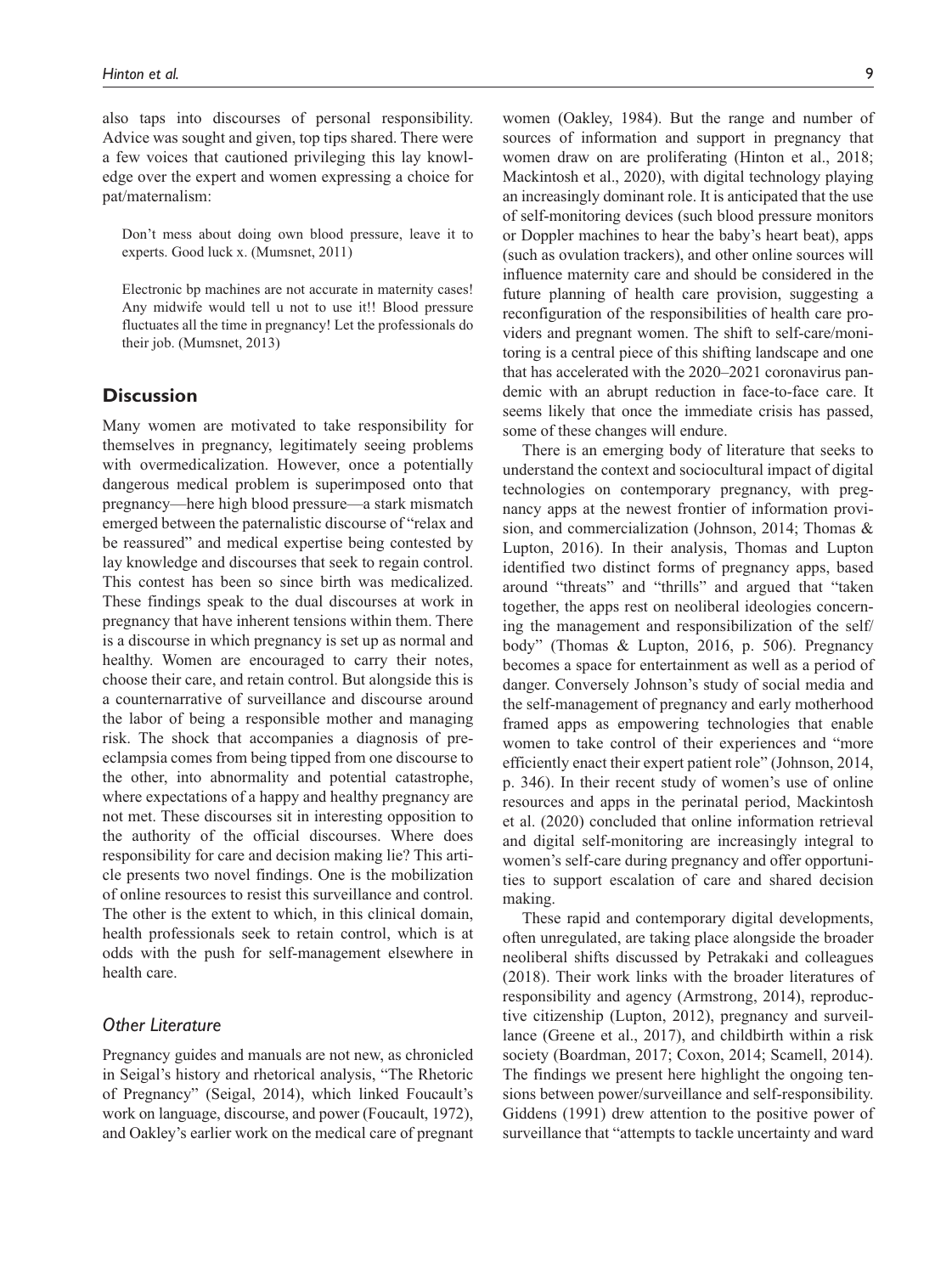off danger," which conflicts with agency and self-responsibility discussed by Petrakaki where digital health technologies are seen as part of an enterprising identity for patients that service economic, neoliberal needs. In a recent editorial, Coxon explored current theorizing of risk in pregnancy and birth and argued that although prominent theorists of sociocultural understandings of risk, such as Giddens and Beck, presented the concept as resting on individualization through freedom from the traditional structures of late modern society, this does not hold (Coxon, 2017; Petrakaki et al., 2018). Hallgrimsdottir and Benner's work explored the moral responsibilities of pregnant women through "maternal hygiene manuals" published at the turn of the 20th century, suggesting that self-governance in mitigating risk in pregnancy has been around for longer than we might think, and that it endures (Hallgrimsdottir & Benner, 2014). Miller observed that traditional structures continue to affect women's experiences of motherhood: "their expectations will be shaped by and through expert systems of authoritative knowledge as they negotiate the 'risky' and morally underpinned path to 'responsible' motherhood" (T. Miller, 2005, pp. 48-49). The findings presented here add to this narrative, but the shifts toward the increasing reliance on online/digital resources and provision of remote care will have consequences for how women will navigate the competing discourses identified in our analysis, as well as for their relationships with, and expectations of, the clinicians who provide their care.

Although policy makers envisage a revolution in public health, powered by the rapid development of digital technology and new ways to share knowledge online, it is unclear how these shifts in power and knowledge will play out in highly paternalistic sectors of health care. This links to the concept of governmentality, work in the late 1990s that explored the decentered nature of power in contemporary societies. Martin and Waring suggested that Foucault's nascent concept of pastoral power can be helpful in uncovering and explaining some of the complexities of how these discourses intertwine. They argue that although many examinations of governmentality portray a coordinated, or even monolithic, governmental discourse, this no longer has relevance. "It is difficult to argue that late modernity is characterized by a single unified regime of truth; indeed Foucault (2008) himself argued for the coexistence of multiple truth claim" (G. P. Martin & Waring, 2018, p.1305). The multiple sources of information explored in this study have parallels with these multiple truth claims and raise issues for the increasingly decentered nature of medical power in contemporary societies. They also have relevance for the plural preferences of pregnant women, some of who may wish to resist medical power, but others who may reject neoliberal responsibility.

# *Strengths and Limitations*

A key strength of this article is that it brings together an analysis of online and offline materials about blood pressure and blood pressure monitoring in pregnancy that women access. Although prior work has examined the new digital frontiers, this analysis seeks to provide a more real-world reflection of what women access and consume by way of information and advice in contemporary society. However, only a partial snapshot is offered, bounded by time and a high-income, northern hemisphere location, and through the lens of written materials. This research was undertaken in the United Kingdom, but the international nature of many of the data accessed suggests these tensions may manifest in other settings. We are aware that some online posts are now quite old, but they are still available at the time of publication and reflect that online discussions about these issues have been going on for a long time now. With these data, we are unable to offer a more intersectional approach to this topic, which warrants more research. This article does not hear directly from women or health care professionals. The focus of this article has been on just one aspect of pregnancy, the management of blood pressure, but we suggest that our findings have wider relevance to the interrelationships between women during their pregnancies, their health care providers, and the information they are provided with or seek out.

# **Conclusion**

Why does any of this matter? Women need clear information and trusting relationships to ensure good care during their pregnancy. This is particularly the case when illness is superimposed. This article has argued that these paradoxes could become increasingly stark as we move toward increasing personal responsibility and self-management in pregnancy, which may well be accelerated by the development of cheaper and more readily available monitoring equipment as well as disruptions in care as seen during the 2020–2021 coronavirus pandemic. These findings illuminate that the neoliberal push for selfmanagement—supported by the web—appears, for now, to come up hard against professional paternalism in this contested discursive space. Is this tension resolvable, and who wins? Our analysis indicates that, at present, women are required to manage these tensions on a case-by-case basis. But this is a fast-changing landscape. Clinical studies are underway to build the evidence base for selfmonitoring blood pressure during pregnancy, and the coronavirus pandemic has accelerated the implementation of remote care in some settings. The landscape in which these relationships are cast is changing rapidly. As the evidence for the use of self-monitoring of blood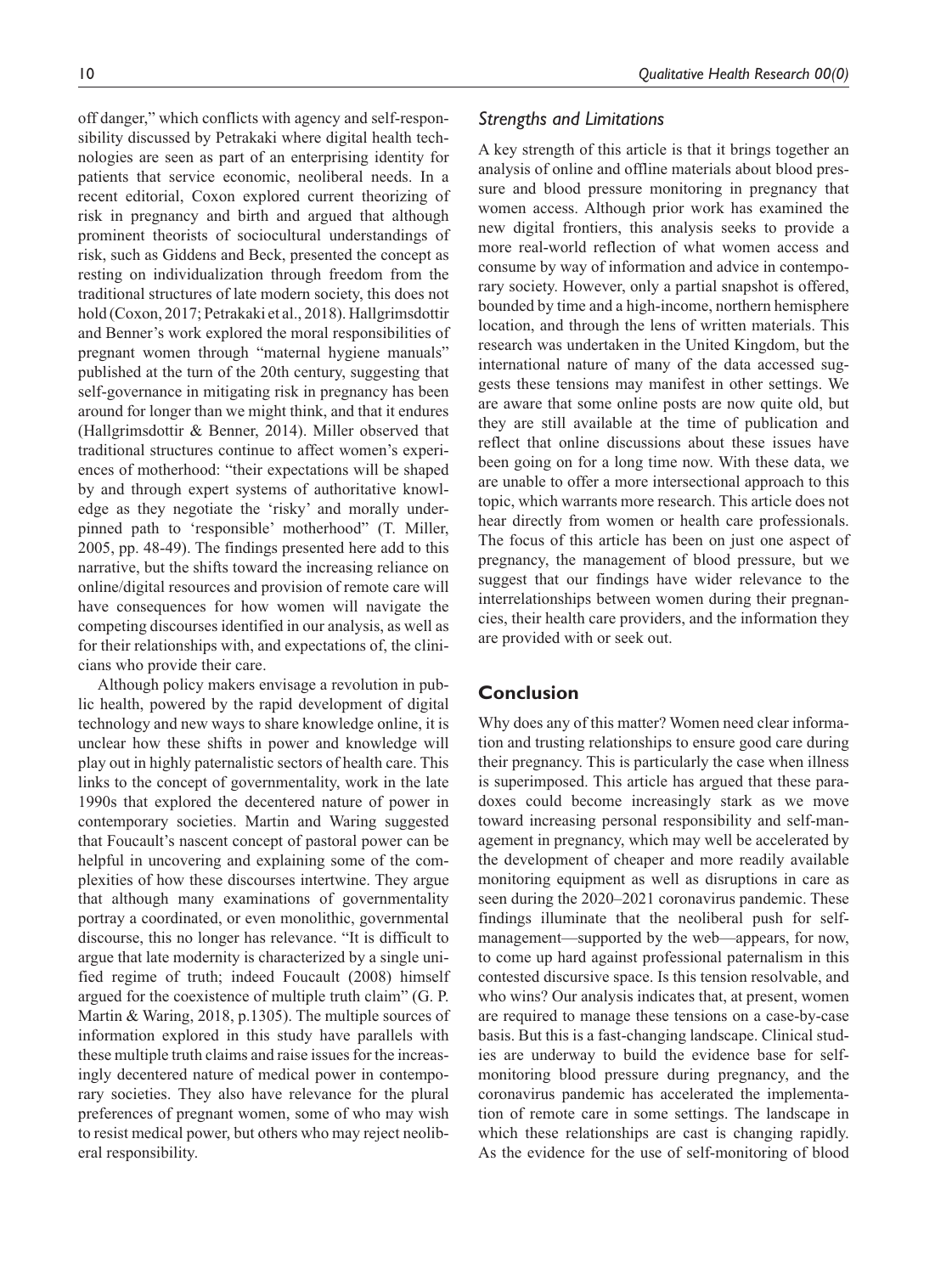pressure in pregnancy emerges, a renegotiation of these dynamics may well be required from both sides.

#### **Authors' Note**

The views expressed in this publication are those of the authors and not necessarily those of the NHS, the National Institute for Health Research, or the Department of Health and Social Care.

## **Declaration of Conflicting Interests**

The authors declared the following potential conflicts of interest with respect to the research, authorship, and/or publication of this article: Richard McManus has received BP monitors for research use from Omron and is working with them to develop a telemonitoring system for use in primary care. He receives no personal payment for such work. The authors declare there are no other conflicts of interest.

#### **Funding**

The authors disclosed receipt of the following financial support for the research, authorship, and/or publication of this article: This study was funded by a grant from the National Institute for Health Research (NIHR) National School for Primary Care Research (grant number 310). Dr. Lisa Hinton is based at the Healthcare Improvement Studies Institute (THIS Institute), University of Cambridge. THIS Institute is supported by the Health Foundation, an independent charity committed to bring about better health and health care for people in the United Kingdom. Richard McManus is supported by a Research Professorship from the National Institute for Health Research (NIHR-RP-R2-12-015). Richard McManus is an NIHR Senior Investigator. Katherine Tucker, Richard McManus, and Bethany Jakubowski have received funding from the National Institute for Health Research (NIHR) Collaboration for Leadership in Applied Health Research and Care Oxford (NIHR CLAHRC Oxford), now recommissioned as NIHR Applied Research Collaboration Oxford and Thames Valley. Bethany Jakubowski also receives funding from the Primary Care Research Trust.

#### **ORCID iDs**

Lisa Hinton **D** <https://orcid.org/0000-0002-6082-3151> Alison Chisholm **D** <https://orcid.org/0000-0002-0009-6757>

#### **Supplemental Material**

Supplemental Material for this article is available online at [jour](http://journals.sagepub.com/home/qhr)[nals.sagepub.com/home/qhr.](http://journals.sagepub.com/home/qhr) Please enter the article's DOI, located at the top right hand corner of this article in the search bar, and click on the file folder icon to view.

#### **References**

- Almeling, R. (2015). Reproduction. *Annual Review Sociology*, *41*, 423–442.
- Armstrong, D. (2014). Actors, patients and agency: A recent history. *Sociology of Health & Illness*, *36*(2), 163–174.
- Babycentre Community, 2014. [https://community.babycentre.](https://community.babycentre.co.uk/groups/topic/3/pregnancy) [co.uk/groups/topic/3/pregnancy](https://community.babycentre.co.uk/groups/topic/3/pregnancy)
- Boardman, F. K. (2017). Experience as knowledge: Disability, distillation and (reprogenetic) decision-making. *Social Science & Medicine*, *191*, 186–193.
- Boston Women's Health Book Collective. (1976). *Our bodies, ourselves: A book by and for women*. Touchstone.
- Bounty.<http://www.bounty.com>
- Carabine, J. (2001). Unmarried motherhood 1830-1990: A genealogical analysis. In M. Wetherell, S. Taylor, & S. Yates (Eds.), *Discourse as data: A guide for analysis* (pp. 267–310). SAGE.
- Cohn, S. (2014). From health behaviours to health practices: An introduction. *Sociology of Health & Illness*, *36*(2), 157–162.
- Conrad, P. (1992). Medicalization and social control. *Annual Review of Sociology*, *18*, 209–232.
- Conti-Ramsden, F., Knight, M., Green, M., Shennan, A. H., & Chappell, L. C. (2019). Reducing maternal deaths from hypertensive disorders: Learning from confidential inquiries. *BMJ*, *364*, Article l230.
- Coxon, K. (2014). *Risk in pregnancy and birth: Are we talking to ourselves?* Taylor & Francis.
- Coxon, K. (2017). Risk in pregnancy and birth: Are we talking to ourselves? In K. Coxon, M. Scamell, & A. Alaszewski (Eds.), *Risk, pregnancy and childbirth* (pp. 1–14). Routledge.
- Department of Health. (2014). *Personalised health and care*. [https://www.gov.uk/government/publications/person](https://www.gov.uk/government/publications/personalised-health-and-care-2020)[alised-health-and-care-2020](https://www.gov.uk/government/publications/personalised-health-and-care-2020)
- Downing, L. (2008). *The Cambridge Introduction to Michel Foucault*. Cambridge University Press.
- Emma's Diary. *Emma's Diary*.<https://www.emmasdiary.co.uk>
- Evans, M. K., & O'Brien, B. (2005). Gestational diabetes: The meaning of an at-risk pregnancy. *Qualitative Health Research*, *15*(1), 66–81.
- Epstein, S. (1995). The construction of lay expertise: AIDS activism and the forging of credibility in the reform of clinical trials. *Science, Technology, & Human Values*, *20*(4), 408–437.
- Fogle, M. H. C. (2016). *The bump class: An expert guide to pregnancy, birth and beyond*. Vermilion.
- Fong, L. H. N., Lei, S. S. I., & Law, R. (2017). Asymmetry of hotel ratings on TripAdvisor: Evidence from single-versus dual-valence reviews. *Journal of Hospitality Marketing and Management*, *26*(1), 67–82.
- Foucault, M. (1972). *The discourse on language in the archaeology of knowledge* (R. Sawyer, Trans.). Pantheon.
- Giddens, A. (1991). *Modernity and self-identity: Self and society in the late modern age*. Stanford University Press.
- Gramsci, A. (1992). *Prison notebooks* (*Vol. 2*). Columbia University Press.
- Greene, S., Ion, A., Kwaramba, G., Lazarus, L., & Loutfy, M. (2017). Surviving surveillance: How pregnant women and mothers living with HIV respond to medical and social surveillance. *Qualitative Health Research*, *27*(14), 2088– 2099.
- Hallgrimsdottir, H., & Benner, B. (2014). 'Knowledge is power': Risk and the moral responsibilities of the expectant mother at the turn of the twentieth century. *Health, Risk & Society*, *16*(1–2), 7–21.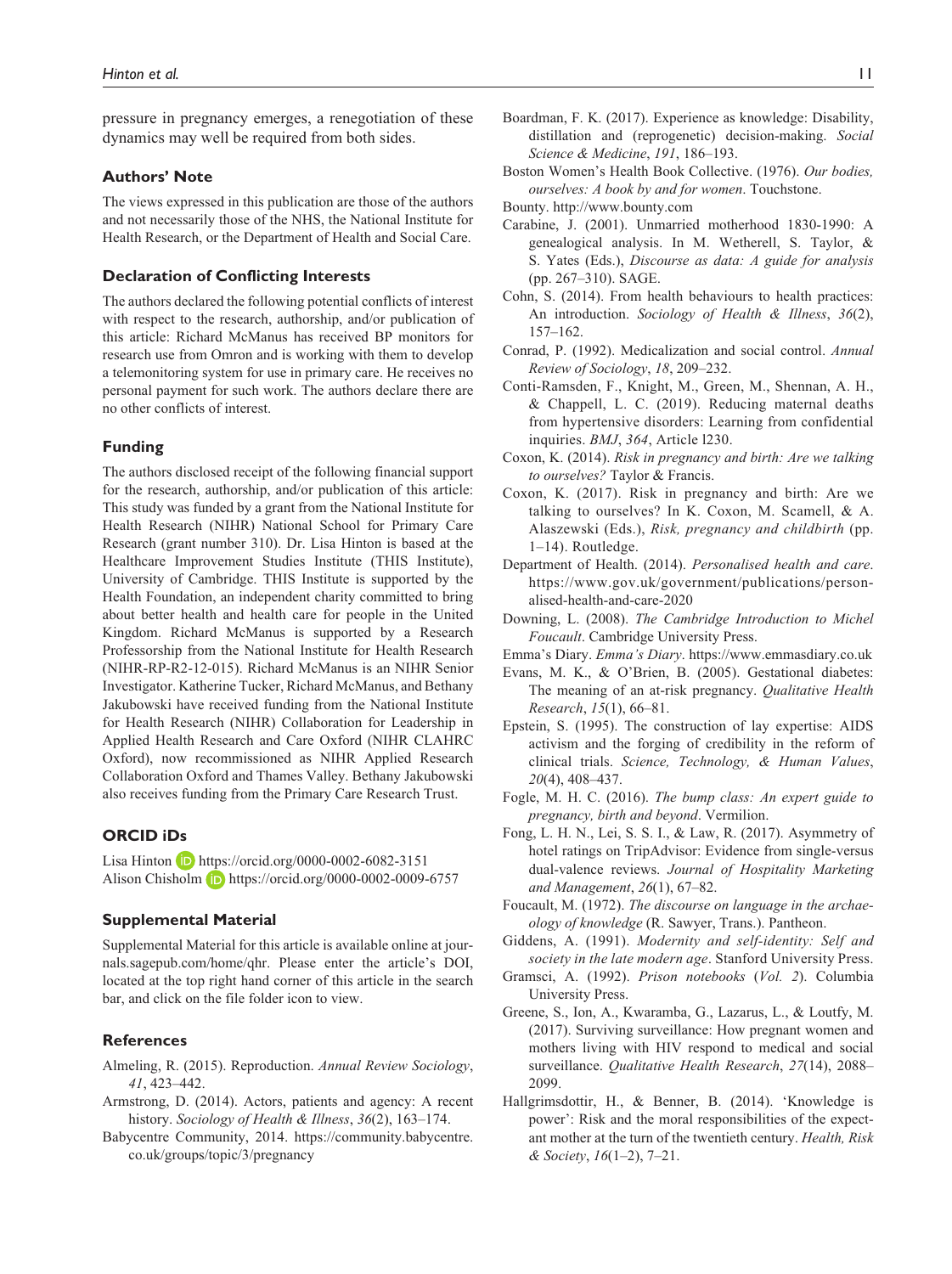- Hammer, R., & Inglin, S. (2014). "I don't think it's risky, but. . .": Pregnant women's risk perceptions of maternal drinking and smoking. *Health, Risk & Society*, *16*(1–2), 22–35.
- Henley-Einion, A. (2003). The medicalisation of childbirth. In C. Squire (Ed.), *The social context of birth* (pp. 173–185). The Radcliffe Medical Press.
- Henwood, F., Harris, R., & Spoel, P. (2011). Informing health? Negotiating the logics of choice and care in everyday practices of "healthy living." *Social Science & Medicine*, *72*(12), 2026–2032.
- Hinton, L., Tucker, K. L., Greenfield, S. M., Hodgkinson, J. A., Mackillop, L., McCourt, C., . . . McManus, R. J. (2017). Blood pressure self-monitoring in pregnancy (BuMP) feasibility study: A qualitative analysis of women's experiences of self-monitoring. *BMC Pregnancy and Childbirth*, *17*(1), 1–9.
- Hinton, L., Dumelow, C., Rowe, R., & Hollowell, J. (2018). Birthplace choices: What are the information needs of women when choosing where to give birth in England? A qualitative study using online and face to face focus groups. *BMC Pregnancy and Childbirth*, *18*(1), 1–15.
- Johanson, R., Newburn, M., & Macfarlane, A. (2002). Has the medicalisation of childbirth gone too far? *BMJ*, *324*(7342), 892–895.
- Johnson, S. A. (2014). "Maternal devices," social media and the self-management of pregnancy, mothering and child health. *Societies*, *4*(2), 330–350. [https://doi.org/10.3390/](https://doi.org/10.3390/soc4020330) [soc4020330](https://doi.org/10.3390/soc4020330)
- Kraschnewski, J. L., Chuang, C. H., Poole, E. S., Peyton, T., Blubaugh, I., Pauli, J., . . . Reddy, M. (2014). Paging "Dr. Google": Does technology fill the gap created by the prenatal care visit structure? Qualitative focus group study with pregnant women. *Journal of Medical Internet Research*, *16*(6), Article e147.
- Lévi-Strauss, C. (1962). La pensée sauvage *[The Savage Mind]*. Plon.
- Lowe, P., Powell, J., Griffiths, F., Thorogood, M., & Locock, L. (2009). "Making it all normal": The role of the internet in problematic pregnancy. *Qualitative Health Research*, *19*(10), 1476–1484.
- Luce, A., Cash, M., Hundley, V., Cheyne, H., Van Teijlingen, E., & Angell, C. (2016). "Is it realistic?" The portrayal of pregnancy and childbirth in the media. *BMC Pregnancy and Childbirth*, *16*(1), Article 40.
- Lupton, D. (2012). "Precious cargo": Foetal subjects, risk and reproductive citizenship. *Critical Public Health*, *22*(3), 329–340. <https://doi.org/10.1080/09581596.2012.657612>
- Lupton, D. (2016). *The quantified self*. Wiley.
- Mackintosh, N., Agarwal, S., Adcock, K., Armstrong, N., Briley, A., Patterson, M., & Gong, Q. S. (2020). Online resources and apps to aid self-diagnosis and help seeking in the perinatal period: A descriptive survey of women's experiences. *Midwifery*, *90*, Article 102803.
- Martin, E. (2001). *The woman in the body: A cultural analysis of reproduction*. Beacon Press.
- Martin, G. P., & Waring, J. (2018). Realising governmentality: Pastoral power, governmental discourse and the (re) constitution of subjectivities. *The Sociological Review*, *66*(6), 1292–1308.
- McLeish, J., Harvey, M., Redshaw, M., Henderson, J., Malouf, R., & Alderdice, F. (2020). First-time mothers' expectations and experiences of postnatal care in England. *Qualitative Health Research*, *30*, 1876–1887. [https://doi.](https://doi.org/10.1177/1049732320944141) [org/10.1177/1049732320944141](https://doi.org/10.1177/1049732320944141)
- McManus, R. J., Mant, J., Bray, E. P., Holder, R., Jones, M. I., Greenfield, S., . . . Hobbs, F. R. (2010). Telemonitoring and self-management in the control of hypertension (TASMINH2): A randomised controlled trial. *The Lancet*, *376*(9736), 163–172.
- McManus, R. J., Mant, J., Franssen, M., Nickless, A., Schwartz, C., Hodgkinson, J., . . . McGovern, L. (2018). Efficacy of self-monitored blood pressure, with or without telemonitoring, for titration of antihypertensive medication (TASMINH4): An unmasked randomised controlled trial. *The Lancet*, *391*(10124), 949–959.
- Miller, S., Abalos, E., Chamillard, M., Ciapponi, A., Colaci, D., Comandé, D., . . . Langer, A. (2016). Beyond too little, too late and too much, too soon: A pathway towards evidencebased, respectful maternity care worldwide. *The Lancet*, *388*(10056), 2176–2192.
- Miller, T. (2005). *Making sense of motherhood*. Cambridge University Press.
- Mumsnet. (2007). *Been refused homebirth due to high blood pressure—Anyone else been through this?* [https://www.](https://www.mumsnet.com/Talk/childbirth/314030-been-refused-homebirth-due-to-high-blood-pressure-anyone-else) [mumsnet.com/Talk/childbirth/314030-been-refused](https://www.mumsnet.com/Talk/childbirth/314030-been-refused-homebirth-due-to-high-blood-pressure-anyone-else)[homebirth-due-to-high-blood-pressure-anyone-else](https://www.mumsnet.com/Talk/childbirth/314030-been-refused-homebirth-due-to-high-blood-pressure-anyone-else)
- Mumsnet. (2008). *Any advice on preventing high blood pressure, preeclampsia and small for date baby?* [https://www.](https://www.mumsnet.com/Talk/pregnancy/592843-any-advice-on-preventing-high-blood-pressure-pre-eclampsia-and) [mumsnet.com/Talk/pregnancy/592843-any-advice-on-pre](https://www.mumsnet.com/Talk/pregnancy/592843-any-advice-on-preventing-high-blood-pressure-pre-eclampsia-and)[venting-high-blood-pressure-pre-eclampsia-and](https://www.mumsnet.com/Talk/pregnancy/592843-any-advice-on-preventing-high-blood-pressure-pre-eclampsia-and)
- Mumsnet. (2010). *19 wks pregnant & blacking out incl shaking. Can this harm the baby?* [https://www.mumsnet.com/](https://www.mumsnet.com/Talk/pregnancy/894469-19-wks-pregnant-amp-blacking-out-incl-shaking-can-this) [Talk/pregnancy/894469-19-wks-pregnant-amp-blacking](https://www.mumsnet.com/Talk/pregnancy/894469-19-wks-pregnant-amp-blacking-out-incl-shaking-can-this)[out-incl-shaking-can-this](https://www.mumsnet.com/Talk/pregnancy/894469-19-wks-pregnant-amp-blacking-out-incl-shaking-can-this)
- Mumsnet. (2013). *Blood pressure monitor obsession*. [https://](https://www.mumsnet.com/Talk/pregnancy/1945888-Blood-pressure-monitor-obsession) [www.mumsnet.com/Talk/pregnancy/1945888-Blood-pres](https://www.mumsnet.com/Talk/pregnancy/1945888-Blood-pressure-monitor-obsession)[sure-monitor-obsession](https://www.mumsnet.com/Talk/pregnancy/1945888-Blood-pressure-monitor-obsession)
- Murkoff, H. (2016). *What to expect when you're expecting*. Workman Publishing.
- Nafus, D. (2016). *Quantified: Biosensing technologies in everyday life*. MIT Press.
- National Childbirth Trust, Health Unlocked forum, 2016. <https://healthunlocked.com/nct/>
- National Institute for Health and Care Excellence (2008). *Antenatal care for uncomplicated pregnancies: Clinical Guideline [CG62]*. [https://www.nice.org.uk/guidance/](https://www.nice.org.uk/guidance/cg62) [cg62](https://www.nice.org.uk/guidance/cg62)
- National Institute for Health and Care Excellence (2019). *Hypertension in pregnancy: Diagnosis and management NICE guideline [NG133]*. [https://www.nice.org.uk/guid](https://www.nice.org.uk/guidance/ng133)[ance/ng133](https://www.nice.org.uk/guidance/ng133)
- NHS Choices. <https://www.nhs.uk/conditions/pre-eclampsia/>
- Oakley, A. (1984). *The captured womb: A history of the medical care of pregnant women*. Basil Blackwell Publisher Ltd.
- Petrakaki, D., Hilberg, E., & Waring, J. (2018). Between empowerment and self-discipline: Governing patients' conduct through technological self-care. *Social Science & Medicine*, *213*, 146–153.